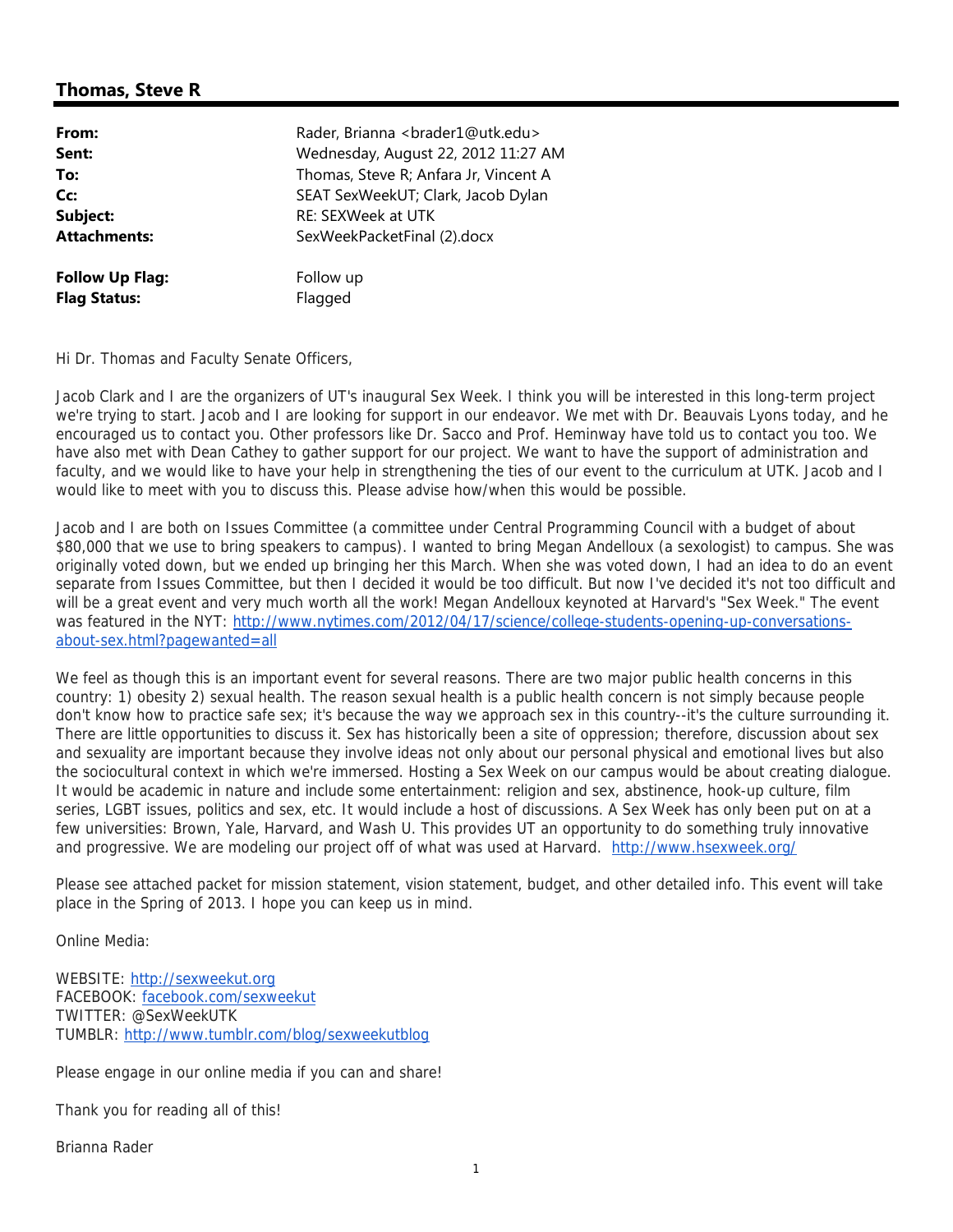College Scholar Haslam Scholar Class of 2014 University of Tennessee

(865)-356-9562 brader1@utk.edu

**From:** Thomas, Steve R [sthoma15@utk.edu] **Sent:** Wednesday, August 22, 2012 9:55 AM **To:** Heminway, Joan MacLeod; Anfara Jr, Vincent A **Cc:** SEAT SexWeekUT; Rader, Brianna; Clark, Jacob Dylan **Subject:** RE: SEXWeek at UTK

Joan: I have a vague recollection of the message to which you refer. I must confess that I am little bit embarrassed. Are you telling me that a message where the sender was "**sexweekut@gmail.com**" was something I was supposed to consider to be a serious communication? Well, I sorry, but I did not do so. As you wrote, this is a busy time of year (this year, for me, more than usual) and that sender name was all I needed to see before I put the message is the recycle bin, along with all the other spam that slips through the e-mail filter every day.

Brianna and Jacob: I am sorry for the misunderstanding. I cannot go back to undo what I did, but if you send me your information again, I promise to read it. Only, this time, if you really want to use the GMAIL account again, at least CC your EDU accounts as Joan did here.

‐Steve Thomas

Steve Thomas President, UTK Faculty Senate Associate Professor and Systems Librarian 648F John C. Hodges Library University of Tennessee, Knoxville 1015 Volunteer Blvd Knoxville, Tennessee, 37996‐4519 865‐974‐6919

**From:** Heminway, Joan MacLeod **Sent:** Tuesday, August 21, 2012 9:12 PM **To:** Thomas, Steve R; Anfara Jr, Vincent A **Cc:** SEAT SexWeekUT; Rader, Brianna; Clark, Jacob Dylan **Subject:** SEXWeek at UTK

I know that Brianna Rader and/or Jacob Clark has/have contacted one or both of you about SEXWeek. (I am copying the event mailbox and each of them in here.) Jacob would like to make a presentation at one of the early Faculty Senate meetings this year to ensure the academic support (in terms of presenters, moderators, attendance, etc.) that they want to make this a successful program. As of the last time I checked in with them, they had not heard back from anyone at the Faculty Senate.

I know that we all are busy tis time of year, but this will be an important academic and social event for the campus. The educational programming that these folks have packed into this one week is truly amazing (if you haven't yet had a chance to look at it . . . ). They have done a lot of the work alone to date, and now they need the rest of us to jump in and help make it happen. So, if you two are too overwhelmed, maybe you could schedule Jacob in for the meeting and engage him with the Research Council to help follow through . . . ? Just a thought.